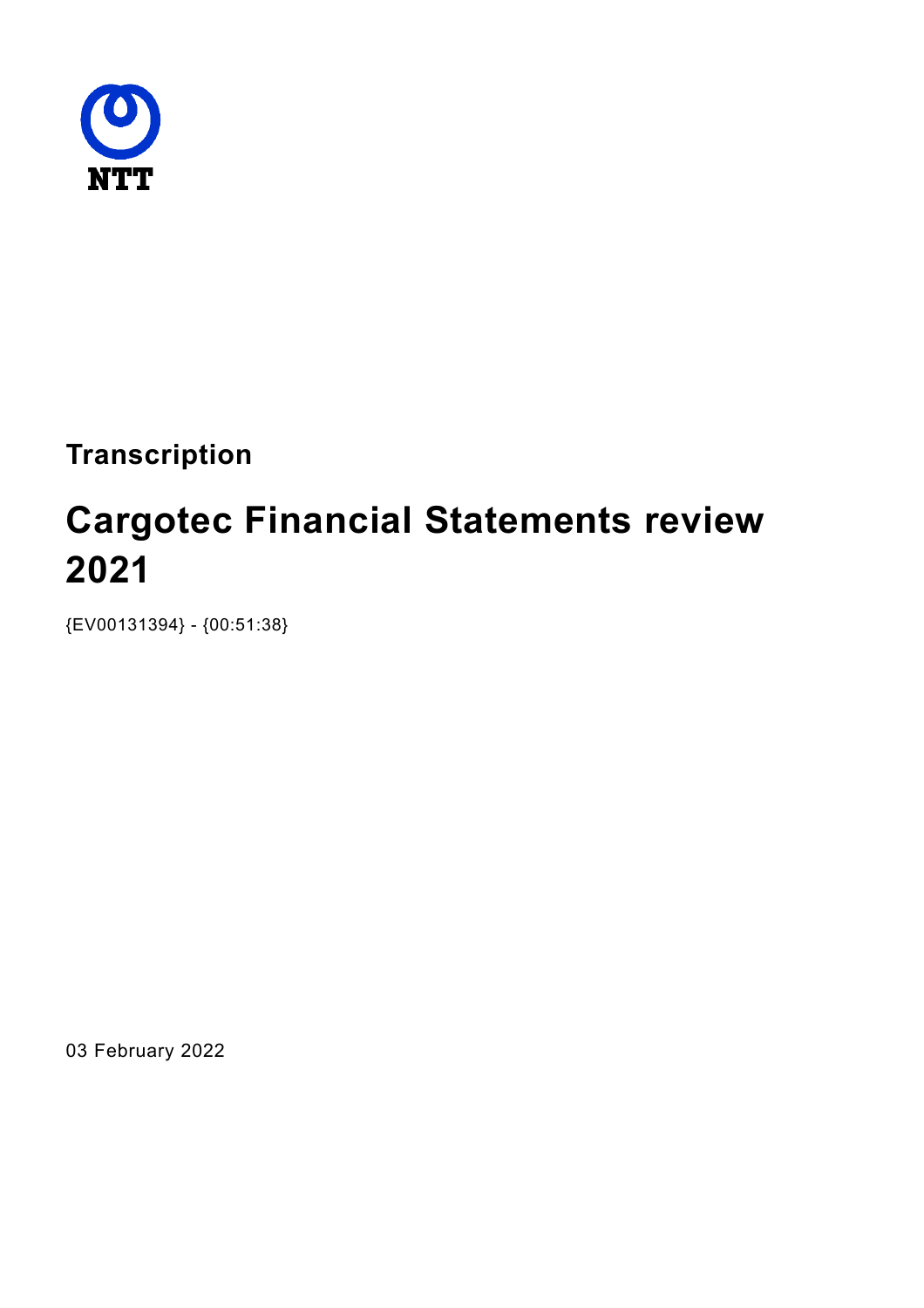

{EV00131394} - {00:51:38}

# **PRESENTATION**

# **Aki Vesikallio**

Welcome to Cargotec's 2021 results call. My name is Aki Vesikallio. I'm from Cargotec's Investor Relations. Today's results will be presented by our CEO, Mika Vehviläinen, and our CFO, Mikko Puolakka.

This call is about to discuss Cargotec's results, and please pay attention to the disclaimer in the presentation as we will be making forward-looking statements.

With that, over to you, Mika.

## **Mika Vehviläinen**

Thank you, Aki. Good afternoon for my behalf as well. And thank you for joining the Cargotec Q4 and 2021 results.

A couple of highlights first from the year. It was another exciting year for Cargotec, really characterised by strong demand in all of our main market segments, delivering strong record orders and a very strong order backlog. It was also a record year for our services business that developed very well.

However, the results were affected really by two factors. First of all, the supply chain difficulties and related logistic issues reduced our revenue potential during Q4 by approximately €80 million, having about 24 million impact on our revenues.

Furthermore, we had an offshore-related, one-off project, a write-off in MacGregor that had a result impact of approximately €27 million, and those two factors negatively impacted our Q4 profitability.

Also, after the Kalmar Q4 announcement related to the electric portfolio, I'm very happy and proud for the fact that Cargotec can now offer an electric product in all of our product categories across the whole company.

In today's presentations, I will cover some of the 2021 highlights; discuss the market environment that we see in front of us; take up some of the Group level developments; and then, our CFO, Mikko Puolakka, will cover the business areas and financial results, as well as the outlook for 2022.

As I said, strong demand actually really across all of our business segments, delivering a very strong order intake, a record order intake, and record order backlog for us. Orders increased by actually 42%, and it was obviously a clear improvement in all of our main product and business areas.

Sales however, increased only by two percentage points, and that was really caused by two different factors. Revenues declined both in MacGregor as well as in the Kalmar project and automation business, and this was due to the fact that 2020 order intake in those businesses was clearly lower, and that, of course, with the long-cycle nature of the businesses resulted in lower revenue in 2021, as expected.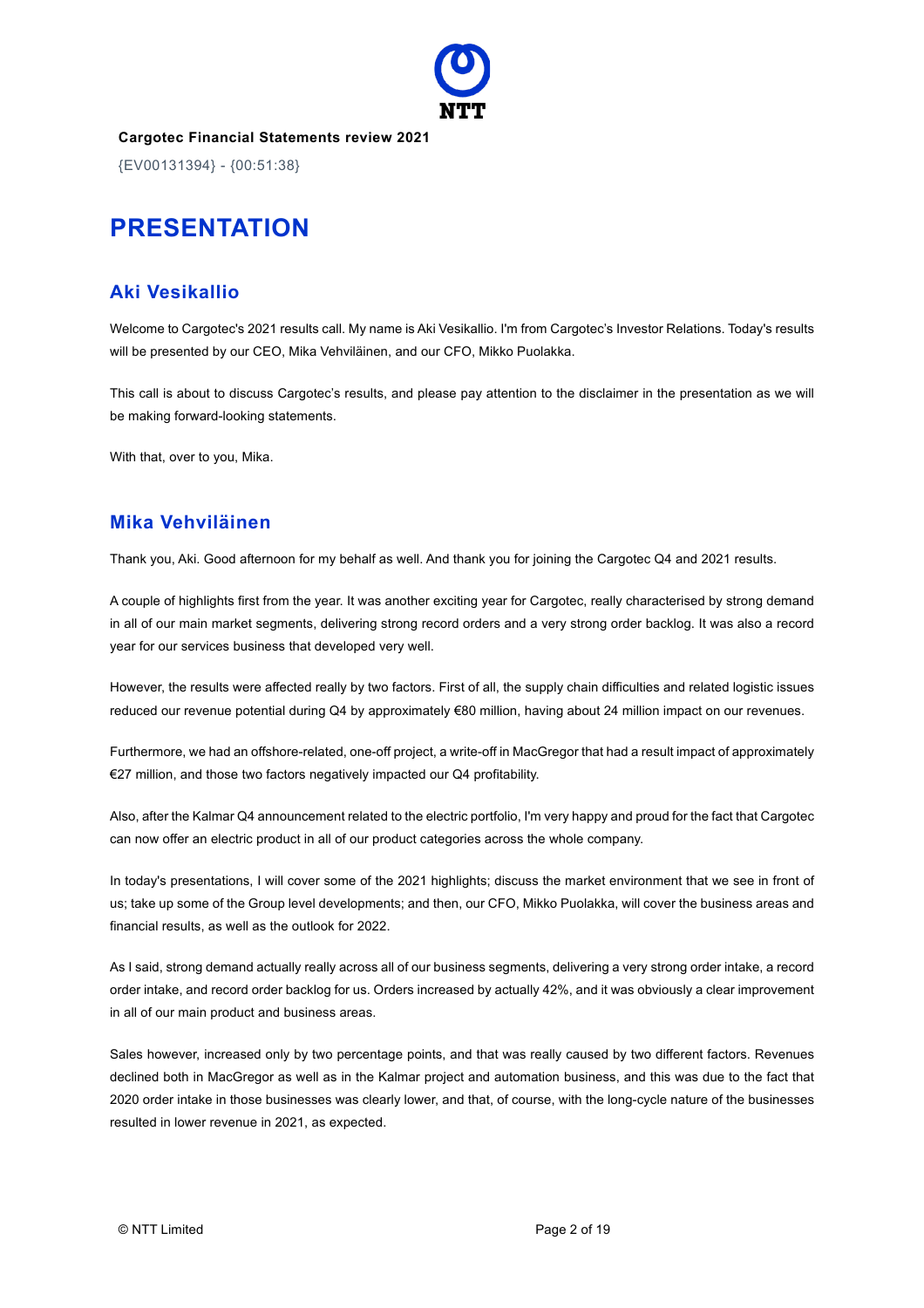

{EV00131394} - {00:51:38}

In Kalmar Mobile Equipment and Hiab, revenue increased, but the increase was limited by the supply chain bottlenecks that actually intensified towards the second half of the year. The comparable operating profit improved. We declined about €6 million in Kalmar. Without the Navis impact, the Kalmar profitability would have been roughly at the same level as in 2020.

Hiab was able to leverage the good market environment, and the sales increased, to €37 million improvement in the profitability.

MacGregor actually made good progress pretty much almost in all of its product areas, and despite the lower revenues in 2021, improved its profitability in the merchant business as well as in services. However, unfortunately, in one of the business lines in offshore segment, the offshore wind-related programmes, a new project implementation with new technology resulted to the implementation challenges and 27 million write-off in project profitability. We see this as a onetime charge against the difficult technical issues we have had in that project.

If I look at the overall picture, our equipment utilisation and market activity within our customers continued at the high level during the Q4. We saw clear improvement in equipment activity further sequentially from Q3 to Q4 and also on year-onyear basis, both in Hiab as well as in Kalmar's mobile equipment space.

Overall, the market environment continues to be strong. The container traffic grew by roughly 7% - from '20 to '21 - and is expected to grow somewhat over 5%, also from '21 to '22, really buoyed by strong global trading and merchant activity as well. Also in construction, which is one of the main drivers for Hiab, we saw again increasing activity, for example in building permits in US towards the end of the year and also the European construction activity is at the high level. The growth is really limited primarily by the material availability and the workforce limitations at the moment.

Also, in Shipping, '21 was a very encouraging year where we saw the ship contracting going up significantly. We saw some softness towards right at the end of the year and early this year, but this is, in our opinion, really caused by the fact that the shipyard capacity starts to be a full, newbuild prices have gone up quite significantly, we still see long-term prospects for the shipbuilding to continue at the strong level, moving into '22.

As said, record high orders, especially driven by the strong activity in Kalmar mobile equipment as well as in Hiab, and very strong order intake growth, record orders in those businesses. This obviously resulted in a record high order book as well, so we go into the 22 with an extremely favourable order backlog. Obviously, within the order backlog, we also have started to see that in the pricing increases that we actually implemented multiple times during '21 to start to have a more positive impact on the March, and then we move throughout '22.

The sales were growing more modestly, and as I already said, really caused primarily by the expected decline in MacGregor and Kalmar project businesses because of the low order intake in '22, then affecting the revenues in '21 and with the strong market demand in Hiab and Kalmar mobile equipment, the limiting factor, really, was the supply chain and logistic issues in there that limited the growth in that one. The impact was very strong during Q4. We estimate that the impact for the revenue was roughly -€80 million on that one.

Very satisfied with our performance in our services business. Another record year for that one. 7% growth in revenues, and roughly 18% growth in orders in services, and really growing in all of our business segments. MacGregor sales revenue was somewhat lower, and this was really primarily driven by the very high activity in shipping. Obviously, with the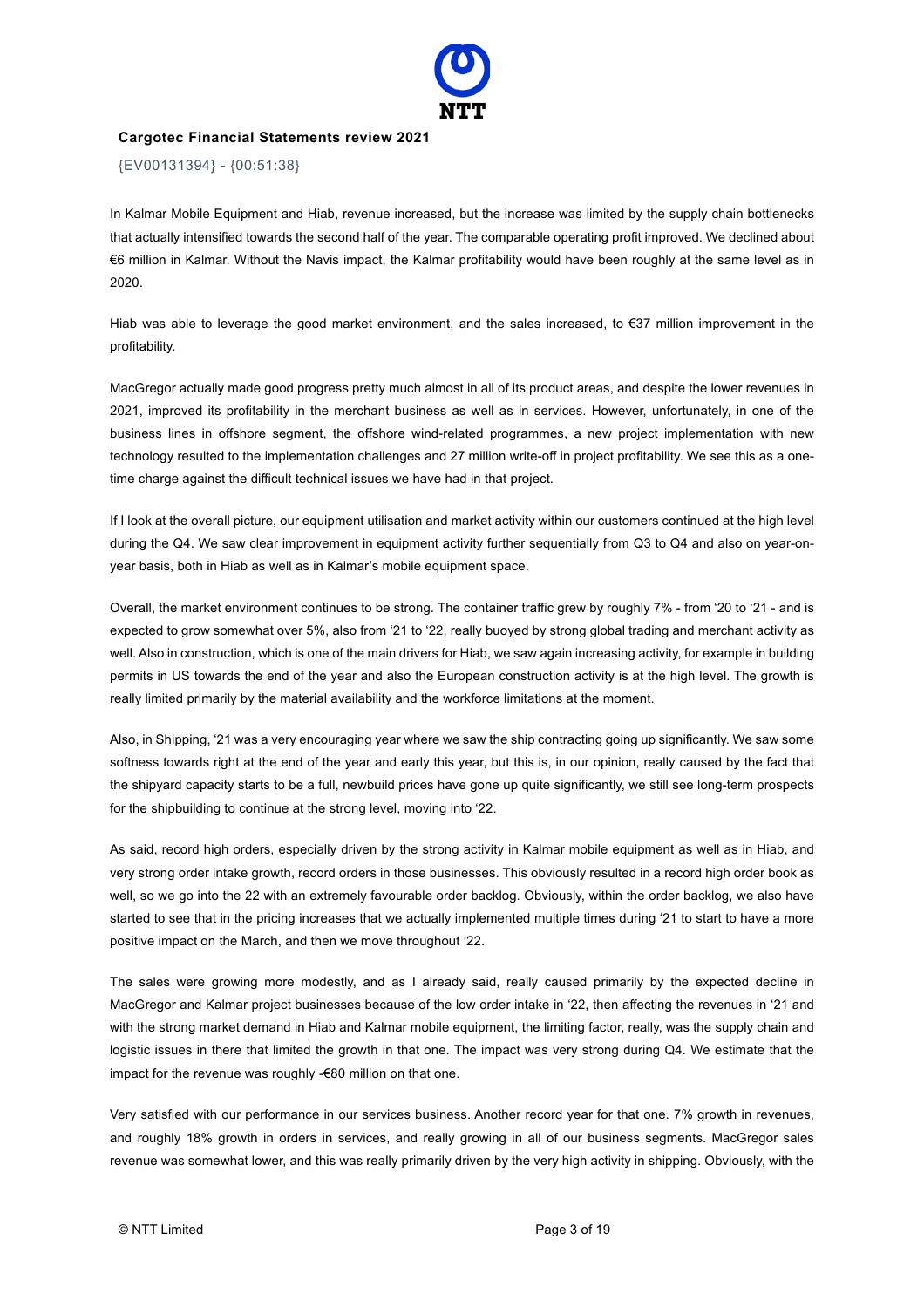

{EV00131394} - {00:51:38}

very positive and profitable environment for the ship owners, owners are reluctant to put the ships up for maintenance and servicing work, with highly favourable market conditions at the moment. But considering that the COVID restrictions were still somewhat limiting the services activities, very good performance from all of our services businesses.

We are also very satisfied with the work we are doing with our strategy implementation, aiming to be the global leader in sustainable cargo flow with the key targets around sustainability impact we can have in our own operations, but especially to our customer operations and then, the profitable growth.

Good examples of concrete actions we were able to deliver during 2021 and during Q4 in our strategy implementation: in Hiab, we are continuing to grow both organically and inorganically, and acquired Galfab, one of the leaders in the demountable market space in USA, and we see good opportunities in Hiab to continue both organic growth as well as multiple opportunities to also grow inorganically, looking at the adjacent businesses and local champion-type of companies such as Galfab.

Also, very proud about the fact that we have now launched the full electric portfolio, and in Cargotec, all of our product categories are now available also as electric solutions. And we expect a lot of demand going into electric portfolio moving forward also, throughout 2022.

We also keep on investing in addition to electric to our robotics and automation solutions. One example of that one was the Cargotec investment, Kalmar investment in Coast Automotive Inc., a start-up company that is helping us to develop further our robotic and autonomous operations into our mobile equipment space. And again, very satisfied with our performance in services with the strong growth in the business segments.

And with that one, I'd like to hand over to Mikko Puolakka, who will cover the business areas.

#### **Mikko Puolakka**

Thank you, Mika, and good afternoon, ladies and gentlemen, also, from my side.

Let's start first with the Kalmar business area, where we had strong orders, strong market demand continued, and we had also very good performance in service delivery during quarter four. When we look at the orders, the large crane replacement market, that continued to be active; also, in mobile equipment as well as in services. However, the large automation activity has remained fairly low during 2021, and we got only one automation order during the year earlier in '21.

Now, when we look our order book €1.3 billion, we start the year with a sizeable order book. It's good to remember, however, that delivery times are longer than usual: in Kalmar mobile equipment, for example, we have approximately 12 months delivery times at the moment.

Our sales were €430 million. This was up by 5%. We were able to grow the sales despite component shortages in the mobile equipment. Service sales were up by 7% year on year. The large crane sales declined due to the low order intake back in 2020.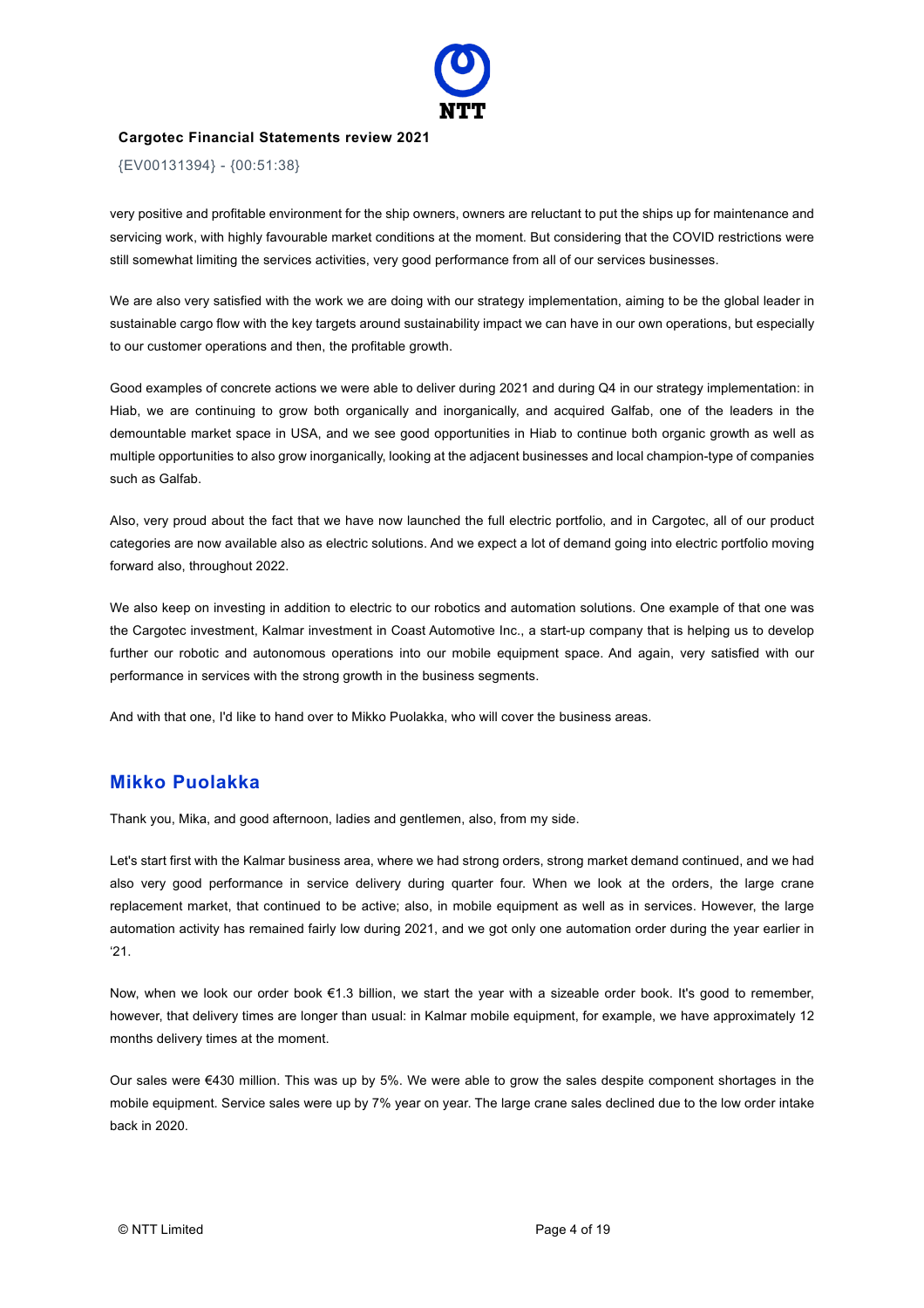

{EV00131394} - {00:51:38}

We had approximately €30 million mobile equipment deliveries postponed from quarter four to 2022 due to missing components.

Kalmar profitability improved by 19%, even when we did not have any more in quarter four; the Navis result's part of the Kalmar business area.

Growth in profitability is coming from higher sales as well as a good large cranes project execution.

The divestment of Navis had roughly €7 million profit impact in quarter four. So, in quarter four '20, Navis contributed roughly €7 million to our profitability. As previously mentioned, €30 million delays in our deliveries had approximately €9 million impact on Kalmar profitability. So, with those €30 million, we could have made approximately €9 million more operating profit.

Then looking at Hiab, in Hiab we had a mixed quarter. The customer activity continued at a good level; orders were €384 million. Like in Kalmar's case, also in Hiab, the year starts with an extraordinarily high order book, and in Hiab's case, we are talking even up to nine months delivery times at the moment due to the component shortages.

In Hiab, we had good growth in sales; sales were up by 15%. However, I would say that the quarter four '20 sales were still, to a certain extent, impacted by the low order intake from early part of 2020. So, perhaps the comparison point is also not entirely apples to apples.

In Hiab, we had a very good performance in services, in spare parts, in installations, as well as in maintenance. In Hiab's case, we had approximately €50 million deliveries, postponed from quarter four to 2022. And this is very much coming from also missing components as well as availability of truck chassis.

Hiab's full-year profit was €166 million, or 13.3%, a very nice 29% improvement year on year. However, quarter four profit declined slightly, and one of the reasons for this is the €50 million delays in deliveries that caused lower productivity. And the €50 million delays had approximately €15 million impact on operating profit.

In Hiab's case, we have also added certain costs in selected areas to support the growth in services, mergers and acquisitions as well as in our assembly operations.

Then, in MacGregor, I would say that otherwise good development, but we had significant cost overruns in the offshore wind product line. The order intake growth in MacGregor was very much driven by the merchant and service divisions. Order book has continued also to improve; roughly 75% of our MacGregor order book is merchant-related, and 25% offshore. Sales declined by 16%. This was more or less as expected due to the low order intake back in year 2020. Service sales were up by 15%.

MacGregor's quarter four profitability was disappointing. The key drivers described earlier by Mika is the €27 million cost overruns in our offshore wind projects. This is first-of-its-kind technology. We have needed to do more extensive design for the project. Also, the manufacturing of components is more expensive.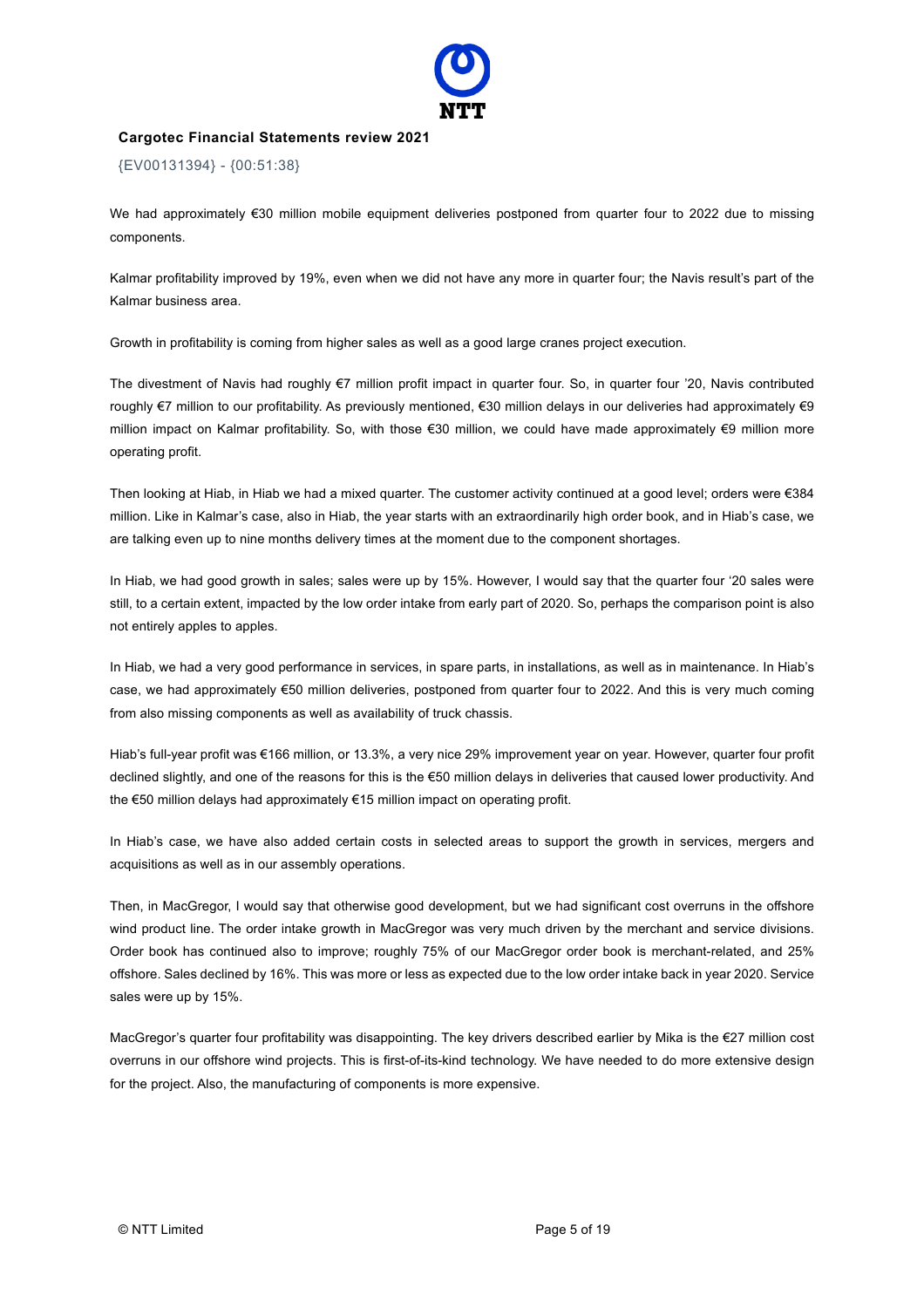

{EV00131394} - {00:51:38}

Good to remember that in quarter four as well as on full year level, the merchant and service divisions have improved profitability in MacGregor, the TTS integration is progressing according to the plans; we have made approximately €13 million savings in 2021.

Then, a few words about our key figures. We start the year with €2.8 billion order book, roughly €1 billion higher than a year ago. Good to remember, like I said, also, earlier, the delivery times are substantially longer than in a normal supply chain situation. Comparable operating profit was €232 million, and below that we had €124 million positive items affecting comparability. Here, the largest positive item was the Navis divestment - €230 million sales gain - and then, we had mergerrelated costs - €50 million as a negative item. The other restructuring costs have declined from 2020. Earnings per share were €3.82, and if we eliminate the positive items affecting comparability, EPS would have been €2.37. Our ROCE is now 14.5%, and Navis had a big contribution to this improvement.

Looking to cash flow quarter four and full year 2021, cash flow was weaker than in previous year. The key driver here is the inventory increase, and this inventory increase comes from missing components. We have more semi-finished goods currently in our stocks. Our inventories have grown 36%, while sales grew only 2%.

Despite the lower cash flow, our balance sheet has continued strengthening during 2021. Our gearing was 27%, and excluding the IFRS 16 lease liabilities, it was 16%. We have also prepaid €150 million bond, which would have matured in quarter one this year. But we prepaid that in December 2021, and basically now, we do not have any major debt maturities coming until mid-2023. So, in the next 18 months. So we are in a very good position to support both organic and inorganic growth from our balance sheet point of view.

Our Board is proposing a dividend of €1.08 for each B share. This is the same as in 2020. This dividend payment amounts approximately to €70 million, and this is in line with the combination agreement between Cargotec and Konecranes signed back in 2020. This €1.08 for each B share is approximately 28% dividend pay-out ratio. Excluding the one-off items, it would be 46%. Our dividend policy is to pay 30% to 50% pay-out ratio, and the dividend payment would be made on the 28th of March 2022.

And then, the guidance for this year. As discussed already earlier, we start the year with the high order book. However, the operating environment is still volatile. The COVID restrictions impact us and may impact us and our suppliers, and also the component availability is going to be a constraint throughout the year 2022. Based on these assumptions, we estimate that the 2022 comparable operating profit improves from 2021, and thus, is higher than 232 million euros.

And with those words, I would then hand over back to Aki.

# **Aki Vesikallio**

Thank you, Mikko. A good presentation. Let's invite Mika Vehviläinen back to the screen. When he's here, we are ready for the questions.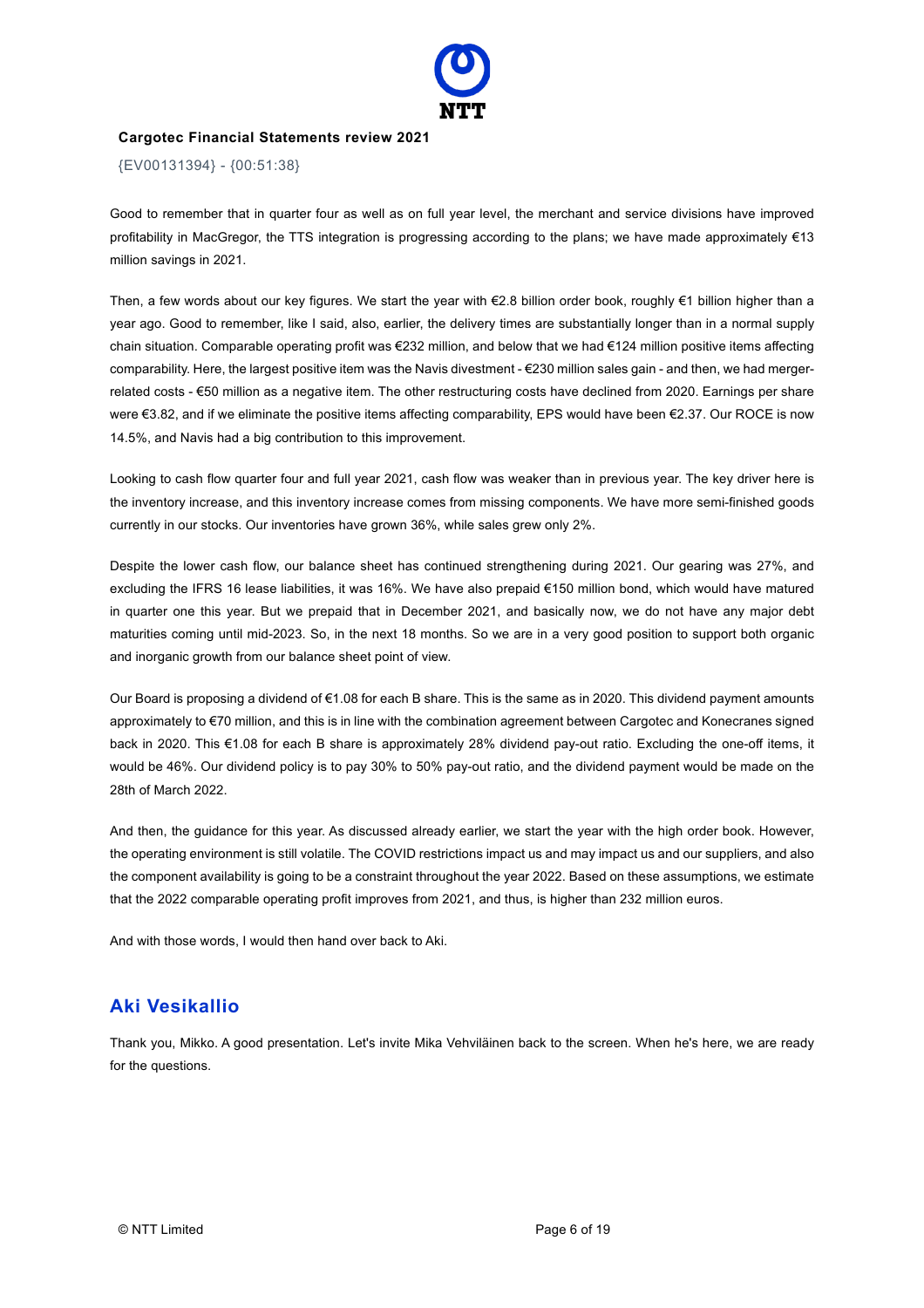

{EV00131394} - {00:51:38}

# **Q&A**

## **Operator**

Thank you. Ladies and gentlemen, if you do wish to ask a question, please press 01 on your telephone keypad. If you wish to withdraw your question, you may do so by pressing 02 to cancel. There'll be a brief pause while questions are being registered.

The first question we've received is from Magnus Kruber, UBS. Please go ahead, your line is open.

## **Magnus Kruber**

Hi, Mika, Mikko and Aki. Magnus at UBS. A couple of questions from me. Obviously, I want to start with that 27 million overrun that you discussed. Is this project completed? What's the nature of the project, and is there any risk we could see more costs coming from this?

#### **Mikko Puolakka**

Thanks for the good question. The project is still ongoing. We have assessed the project at the end of the year, made the provisions based on the best understanding, based on the current engineering estimates, based on the current manufacturing estimates. We expect to deliver the project during this year.

#### **Magnus Kruber**

OK, but what type of engineering work is it? What type of product?

#### **Mikko Puolakka**

Like I mentioned, this is related to offshore wind, and these cost overruns are related to engineering work and also, to a certain extent, also, the component manufacturing.

#### **Magnus Kruber**

OK, so some kind of wind installation vessel?

#### **Mika Vehviläinen**

It's a solution which is supporting the windmill installation.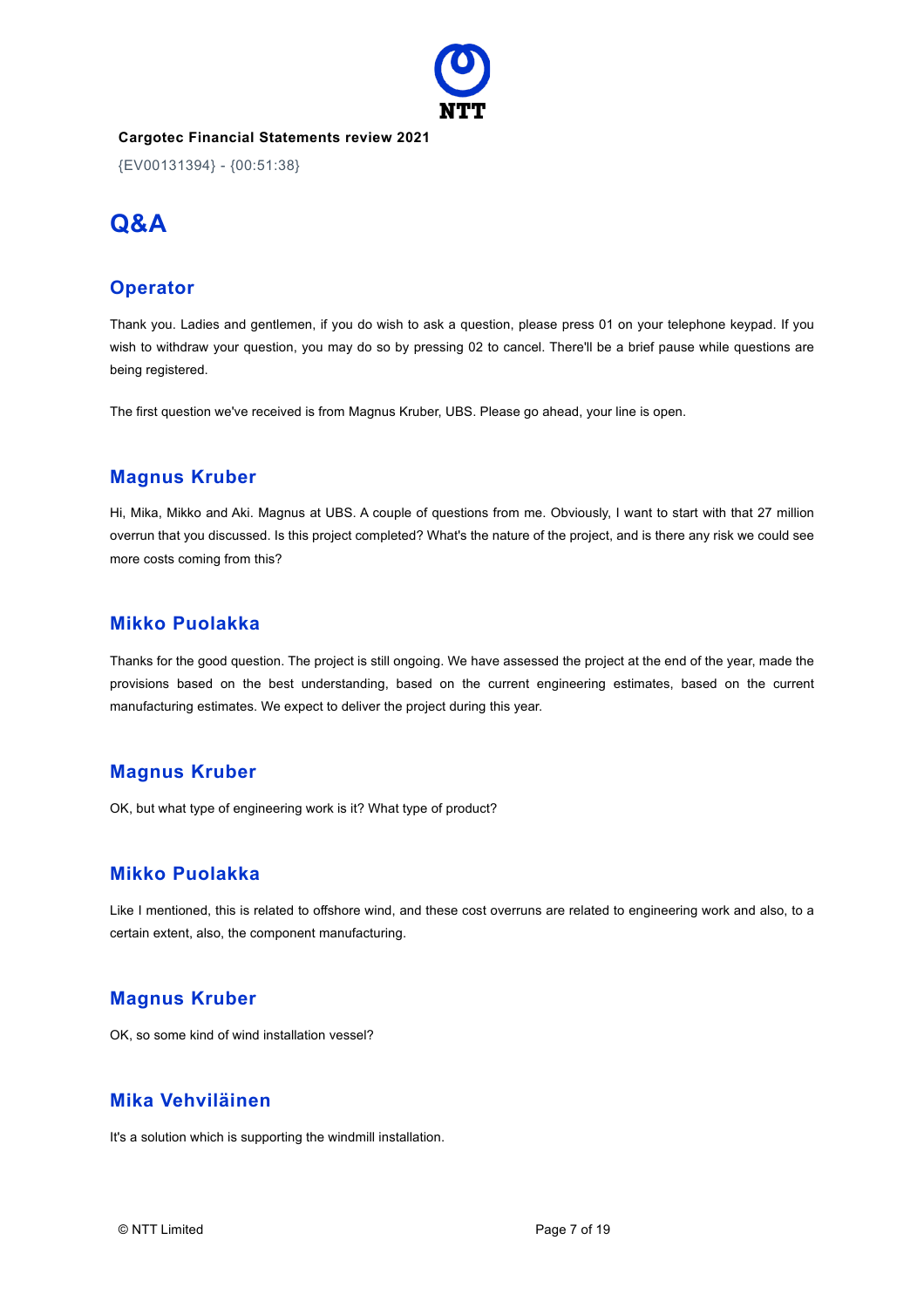

{EV00131394} - {00:51:38}

#### **Magnus Kruber**

Got it. Thank you so much. And then, if we could talk a little bit about net price impact going into '22. As you commented on through the presentation, you see a pricing filtering through the backlog as we speak. How do you see the balance between cost inflation across the varying types as well as your pricing? Do you see any air pockets opening up in the first half of '22 with respect to the relative impact of pricing and cost?

#### **Mikko Puolakka**

In general, the pricing environment has been quite challenging this year in the sense that we have been increasing the prices by double digit, for example, in Kalmar mobile equipment and in Hiab. And of course, we continue to monitor also the component price as well as the labour inflation development during this year, and if needed, then we would implement further price increases. What comes to project-related pricing, there we typically price based on the current raw material costs and then reflect that cost level also to our customer contracts.

#### **Mika Vehviläinen**

Maybe if I add on that one, if you look, that varies slightly from product area to another. But then, multiple pricing increases starting from very early on '21, and last major price increases roughly by summer '21, and altogether, as Mikko was saying, double-digit pricing increases. So, obviously, when you look at the lead times, at the moment, you would estimate roughly nine up to 12 months lead time from those product increases.

So, effectively, what we will be delivering in the first half of this year is primarily products that are still ordered on the first half of last year, and the price impact should be coming fully through on the second half of this year. Then, obviously, in the same way, some of our component deliveries and component prices has been also increasing gradually. So, overall, I think those two are expected to match each other fairly well during the first half. And then, depending a little bit on the price development in the component area on the second half, let's see if we can create some pocket there or not.

# **Magnus Kruber**

OK, so no obvious mismatch between the timing of the price increases hitting the P&L and the cost, then, in the first half, as you see it now?

#### **Mika Vehviläinen**

No. Thankfully, obviously, it's also the price increases coming from our suppliers that are happening gradually, obviously. With the little connote of course is that, in some cases, you are forced to go to the spot market, where your price increases for particular components could be considerably higher. And the other thing that is obviously eating slightly into the margin is the transportation costs that are up, obviously, considerably again. It's not a huge impact, but it has some impact as well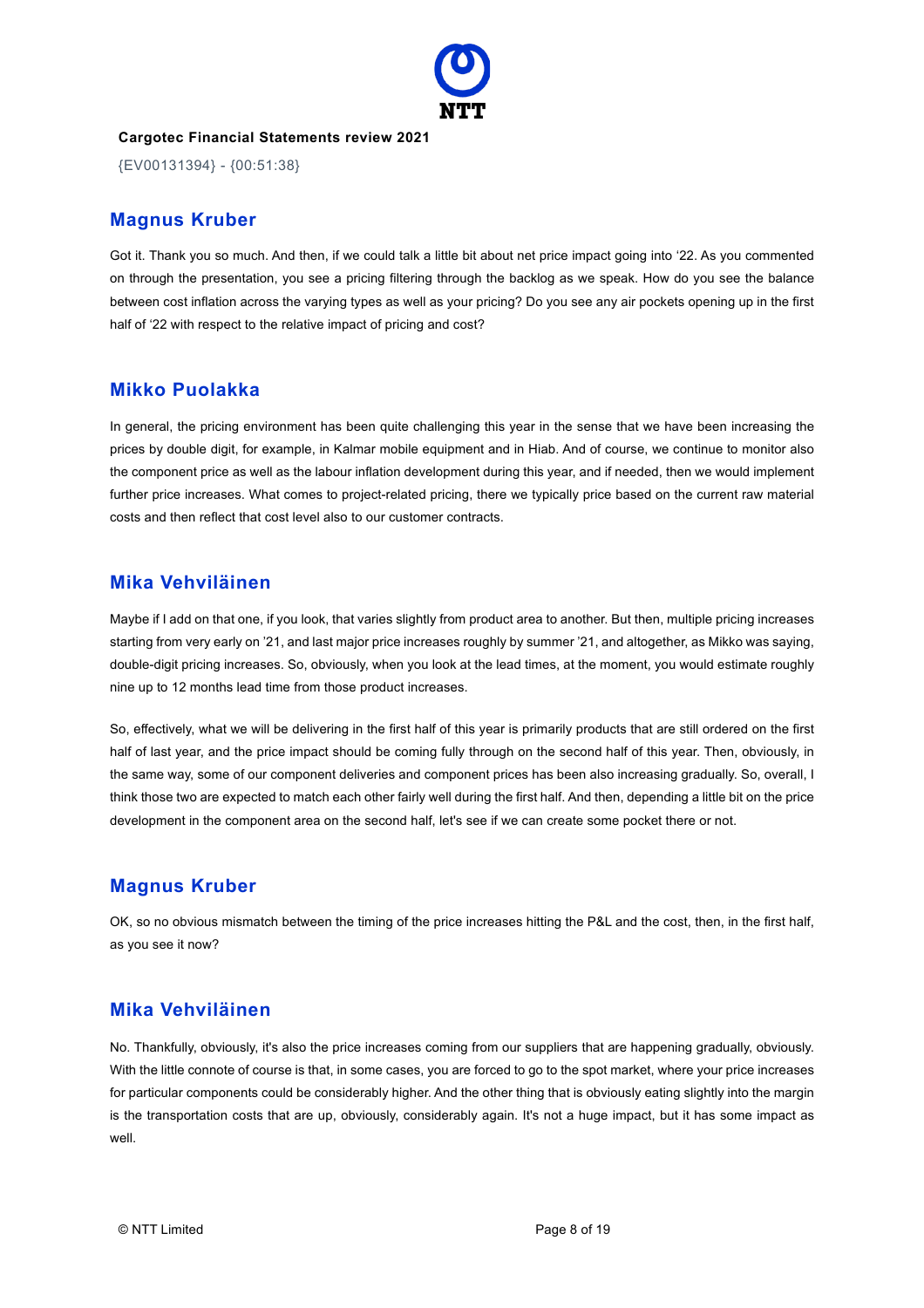

{EV00131394} - {00:51:38}

## **Mikko Puolakka**

And on top of that, of course, there are certain lower productivity in cases where we are missing some components and cannot finish the product. So, some un-optimal production flows, and those are, of course, then staying in our books, those costs.

## **Magnus Kruber**

Got it, absolutely. Just one final question. Also, you still have a sustained, solid momentum in Kalmar mobile equipment. Any chance you could help us quantify the mix impact that we potentially could see into '22 on the back of that?

## **Mika Vehviläinen**

In terms of the electric portfolio, now that we can offer fully and start to take orders for all the equipment - and maybe, as an example, give you the area where we have had a product available for longest time, which is the heavy forklift trucks in Kalmar mobile equipment, roughly about a third of that equipment is now in electric format. We expect similar development to start to happen, and also in other products. There clearly is a market demand coming from the regulatory pressures, customers own sustainability strategies, and effectively, the electric format starts to be a better and better business case for our customers as well.

# **Magnus Kruber**

When it comes to the profitability mix into '22 in Kalmar, how do you think it could be impacted by the solid momentum in mobile equipment?

# **Mika Vehviläinen**

I think, overall, first of all, quite a large deal of the revenue is already in the backlog. And in some cases, we can still take orders to be delivered within this year, but most of the, I think, the orders coming now in Q1 onwards are starting to be in a '23 order, so a lot of the pricing is in the backlog at the moment.

And then, as I said, I think, right now, it looks like some of the component pricing increases could be easing off when we move to the second half and at this stage.

# **Magnus Kruber**

Got it. Thank you so much. I'll get back in line.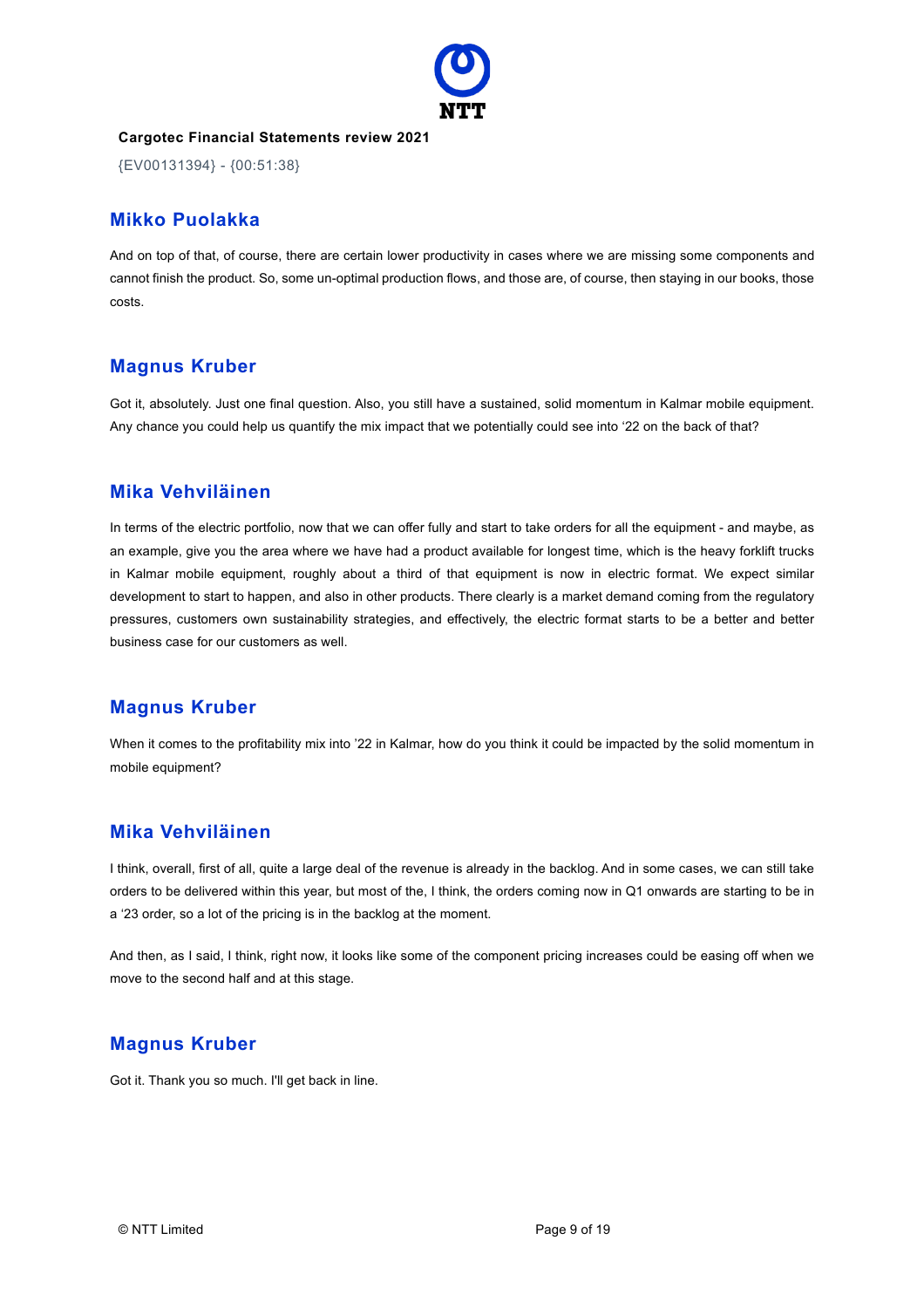

{EV00131394} - {00:51:38}

# **Operator**

The next question is from Aurelio Calderón, Morgan Stanley. Please go ahead. Your line is open.

## **Aurelio Calderón**

Hi, good afternoon, Mika and Mikko. Thanks for taking my questions; I've got three. I'll take them one at a time. The first one is around the 80 million that you mentioned that you've missed this quarter due to supply chain issues. I guess my question is more around why the impact was so great in Hiab in terms of margins. And when you look at Kalmar, which also lost 30 million, the impact seems quite low in 009. So, if I can start with that one, please.

## **Mika Vehviläinen**

Maybe I'll start, and Mikko can fill in. Kalmar, the miss was larger in Q3, but actually then what happened is some of the Q3 missed was actually delivered in Q4. Then, there was some build-up of inventory from Q3 that we were able to deliver in Q4 that, then, lowered somewhat the gap in Kalmar. That's probably the number one explanation on that one. And as such, the supply chain issues, I think they have been prevalent in Kalmar, actually, through the whole year because a lot of the products are fairly similar to the truck industry, and hence, the component shortages have been well known there.

I think the Hiab situation, actually, as you can see from the numbers quote, it deteriorated slightly towards the end of the year and some of the hydraulic components, but also, a number of different negative surprises there in terms of deliveries. Also, I think Omicron started to have certain impact in there. Even though from a lot of health impact points of view, Omicron looks to be a lighter variant, it still causes sick leaves and absences, and that's impacting some of our own operations, but also, of course, in our supplier operations. And the other thing that is slowing down somewhat Hiab deliveries is the fact that, as Mikko mentioned already, the customers are not getting the truck chassis, so they are, effectively, not necessarily in a hurry to receive our equipment either.

# **Aurelio Calderón**

I see. Thank you. My second question is around the potential that you have to catch up next year because obviously you've mentioned that you have a very solid order book going into 2022, but you've also been implying that the order book is maybe longer in terms of lead times than it used to be. So, what is sensible to assume in terms of order book conversion? I.e., is the lag that used to be six months now nine months? And the lag that used to be 12 months, now 18 months? How should we think about backlog conversion?

#### **Mika Vehviläinen**

If you look at – it's Mikko - saying that if you would use maybe an average - about nine months right now for Hiab - and we used to be considerably shorter cycles, at some states, as low as three months. At this stage, actually, as such, it's not as large a concern as such because right now, the bottleneck actually is within the truck deliveries as well, and that's like as long as we can match that one, we are OK, but we hopefully start to catch up on that one. But I would say that when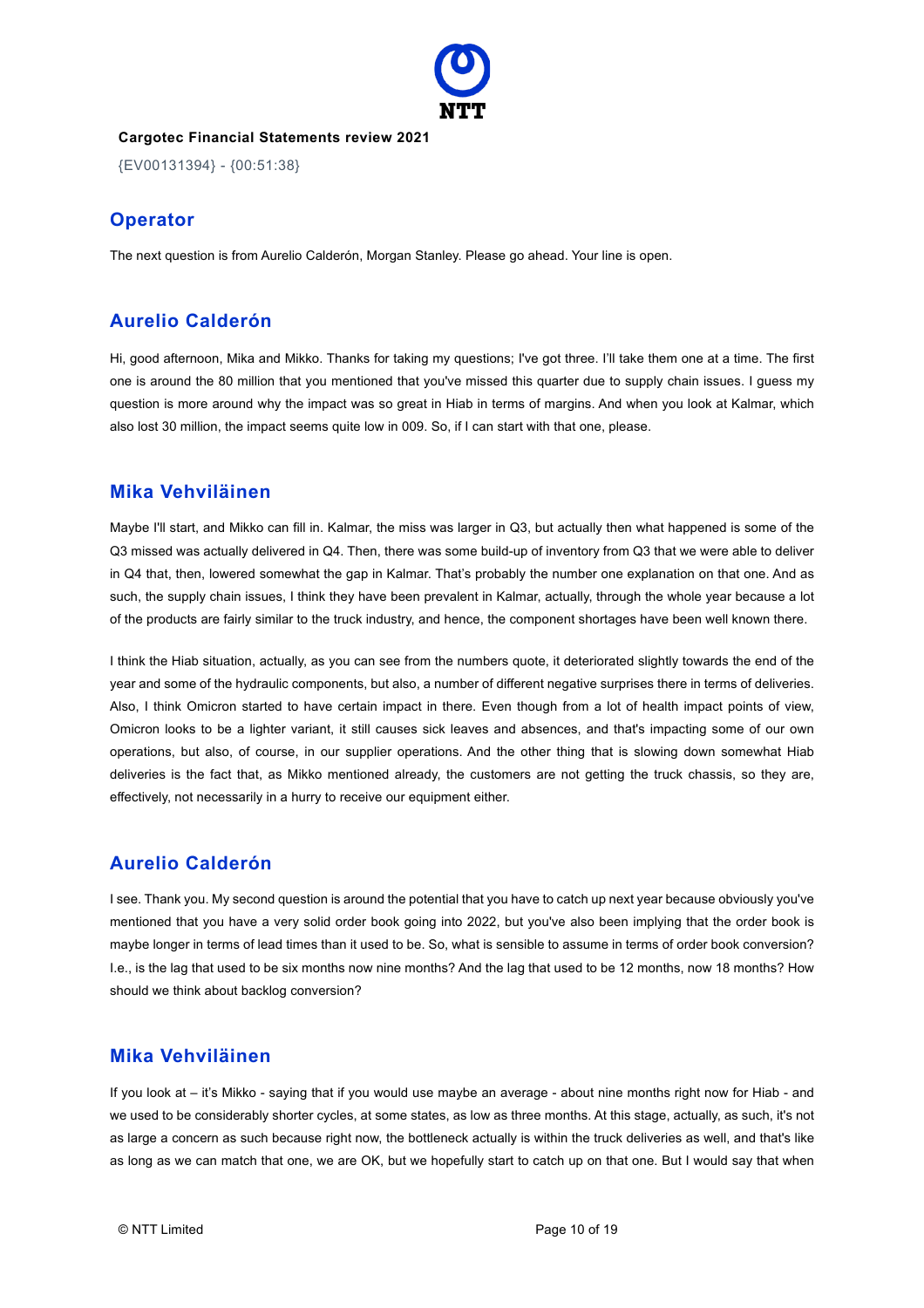

{EV00131394} - {00:51:38}

you look at the Hiab backlog and Kalmar mobile equipment backlog, you would expect majority of those ones to be delivered within this year, a very large majority of that one.

# **Aurelio Calderón**

OK, that's helpful. And maybe if we can touch again on Magnus's question around the 27 million one-off? I guess, if my maths is correct, that business is around 100 million, the offshore business within MacGregor? What is the confidence that we're not going to see more of this one-off in in other projects in what is going to be a growth area for you, like offshore wind vessels?

#### **Mika Vehviläinen**

This particular project was a very high value project, but also first breakthrough technology, first-of-its-kind implementation related into mission critical construction vessel, and they're deployed offshore wind turbines as such, and we have now gone through that project in very large detail and done the renewed project estimates. And that, of course, resulted to the 27 million losses. But it is a new technology, and the project is not yet finished, but this is our best estimate based on the information we have.

# **Aurelio Calderón**

OK, thank you very much. I'll go back to the queue.

# **Operator**

The next question is from Antti Kansanen, SEB. The line is open. Please go ahead.

# **Antti Kansanen**

Hi. Thanks for taking my question. It's Antti from SEB. Coming back to the MacGregor project still, is there other similar technology projects in the backlog currently? And then, if we look at the impact for MacGregor in '22, what's the sales magnitude? I would assume that that will be now delivered with the, basically, zero gross margin and should dilute the earnings in MacGregor in '22. Could you comment on that, those ones?

# **Mika Vehviläinen**

First of all, it's a proof-of-concept-project; where a large deal of the cost. I don't think it would have a significant impact. This will be in the low tens of millions, in that sense, at the most, and we do see, of course, that with the current order intake starting to happen, we start to see the order intake as well, the revenue ramp up. The good news, of course, in MacGregor is that the merchant side profitability developed very favourably over the last year, despite the fact that actually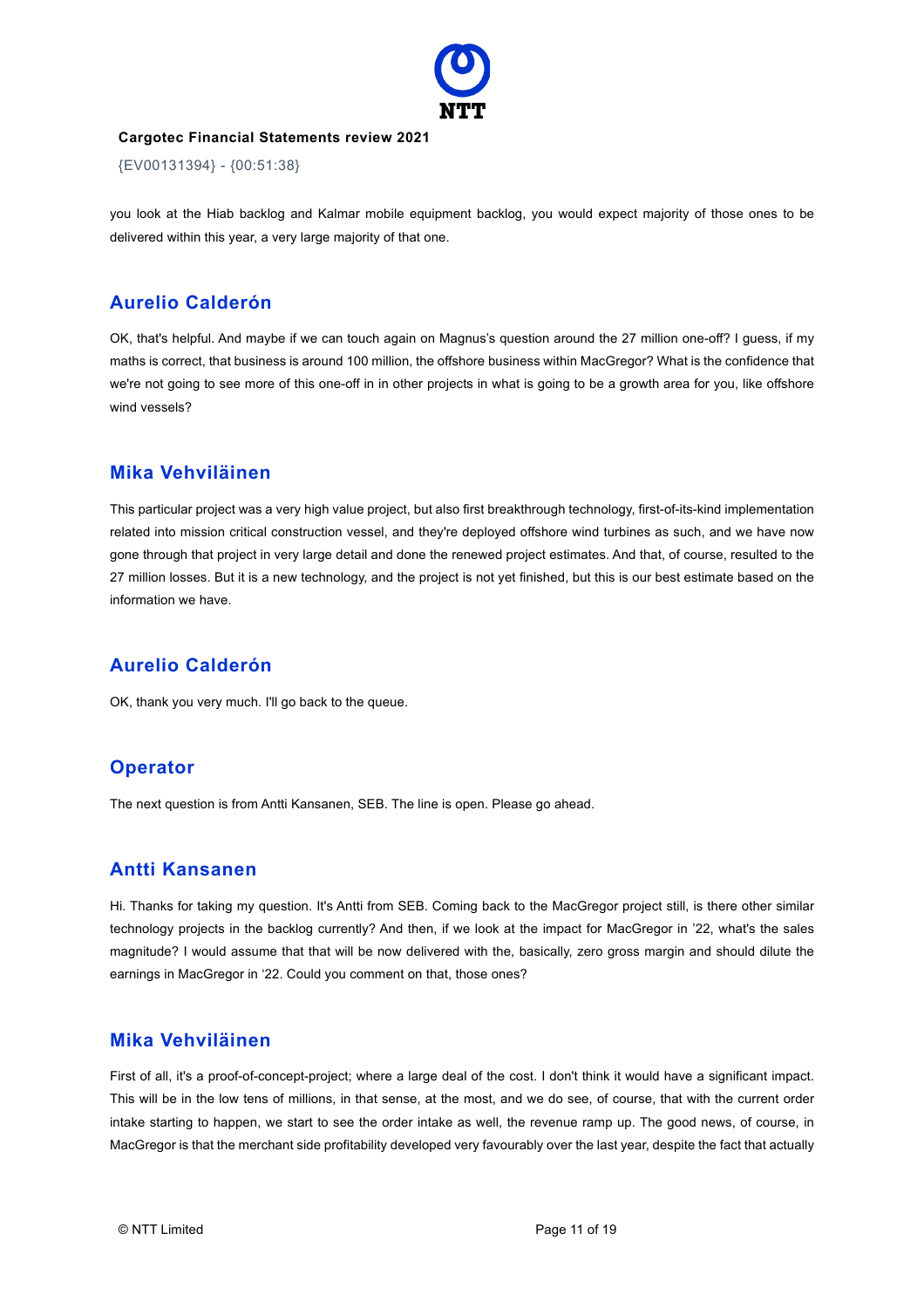

{EV00131394} - {00:51:38}

the revenue still declined in MacGregor, so it's in a very good place for the take-up, the demand coming from the very hot shipbuilding market during the 2021 as well. And also, outside this wind area, we see also increasing activity levels in terms of the regular offshore oil and gas projects, with the high oil and gas prices right now driving the demand in there as well.

#### **Antti Kansanen**

If we look at your backlog or even your sales pipeline, is there now similar type of activity that you need to revisit the price level, the margin assumptions that you are entering in those projects? Are there any broader implications of this one going forward?

## **Mika Vehviläinen**

This particular project that we took to large hit, it's one of a kind, it's the first of its kind. We do not have any similar projects at the backlog. We still expect that market to be actually attractive for us. But obviously, we need to take the lessons learned on that one. Thankfully, that's the only of its kind that is in our backlog at this stage.

## **Antti Kansanen**

OK, thanks. And then, the second question is on Hiab, and I want to clarify something that you said. The lead time is currently around nine months. So, I would assume that the current backlog should be delivered in Q1 to Q3, but then you also mentioned that the price increases will hit the P&L not until the second half. So, am I interpreting right that perhaps the first half, two thirds of the backlog is coming at perhaps a lower price level, maybe slightly lower margins, and we will need to wait until the second half to see how you are getting back to those mid-teen margins that we've seen historically?

#### **Mika Vehviläinen**

I think the first half, I think what you most likely will see this year is probably a fairly larger than normal deviation between the first and second half. And the first half is really impacted by two factors, and this is true both for Kalmar mobile equipment as well as Hiab. One is exactly as you prescribe that some of the deliveries still, especially in Q1, will be actually at the lower side of the price range, coming primarily from orders on Q1/Q2 last year. The other issue is that I don't think that these supply chain issues are magically going to disappear over the new year, and with Omicron still being very present in the market as well and within the supply chain as well, I do think that the supply chain situation is going to continue to be the bottleneck, at least for the first half of the year.

# **Antti Kansanen**

And I guess on MacGregor, it's also the orders that you have taken will gradually start to provide revenues and profits, so it's a quite backend-loaded year for all three divisions. Am I assuming right?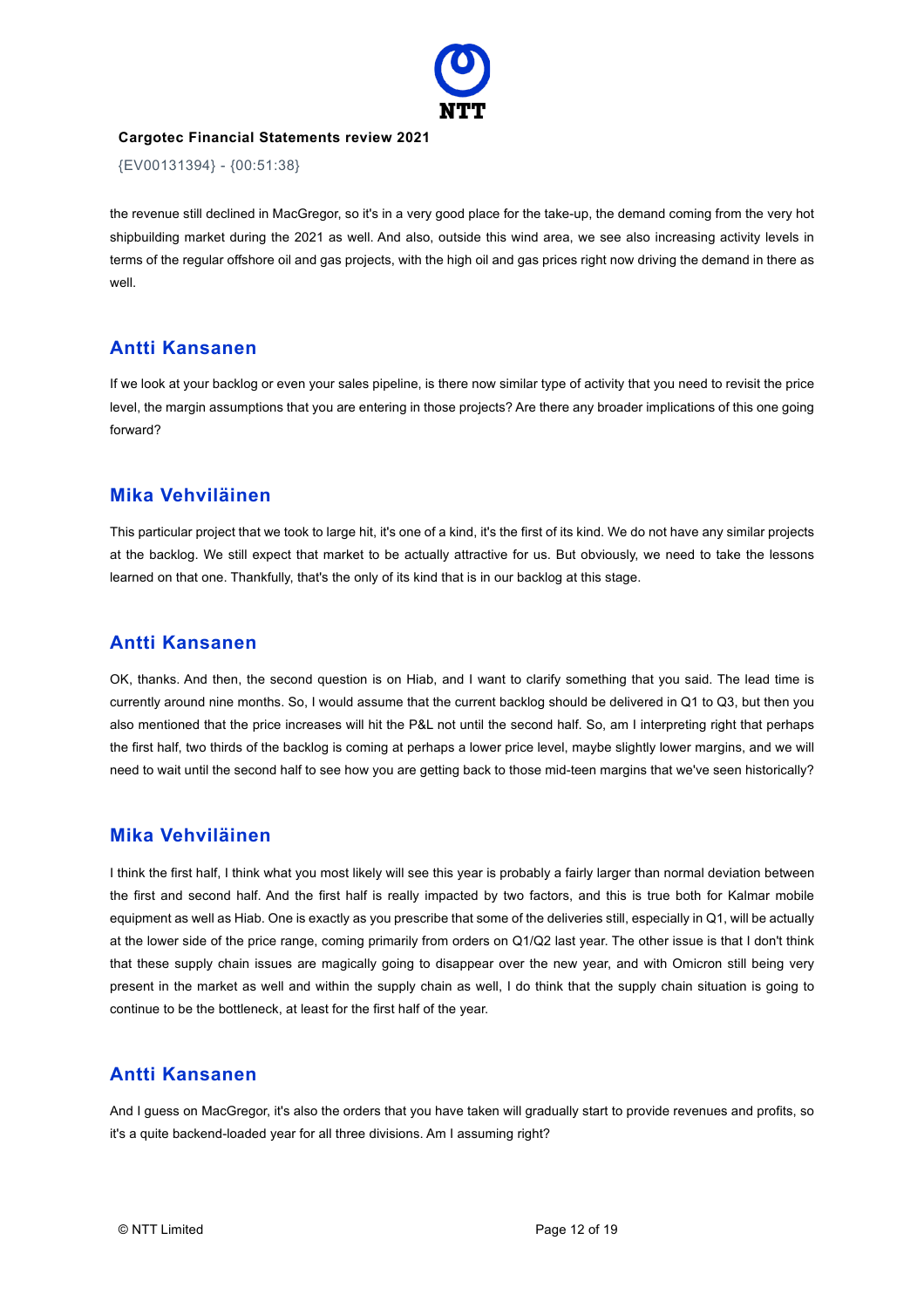

{EV00131394} - {00:51:38}

#### **Mika Vehviläinen**

I think that's our assumption as well.

#### **Antti Kansanen**

OK. Thanks, guys. All from me.

## **Operator**

The next question is from Johan Eliason, Kepler Cheuvreux. Please go ahead. Your line is now open.

#### **Johan Eliason**

HI, it's Johan here. I must come back to the MacGregor project miss; we've discussed this in and out, obviously remembering that when you arrived, Mika, there were a lot of project overruns in those days, and you promised that the project structures and similar should be straightened out, so we shouldn't see this again, and 27 million is still a pretty big number. Have they forgotten it, or what's really going wrong in this case? You mentioned new technologies, but I guess there will always be new technologies coming. Should we expect that these things can happen again going forward?

#### **Mika Vehviläinen**

I guess there's always the first time. We haven't had anything on this magnitude in MacGregor in the past, and we did have a number of issues, especially in my early years, in Kalmar. I'm actually quite satisfied on the progress we have done in project management side in Kalmar, and as Mikko was discussing, the Kalmar automation and project business actually had a nice profit improvement actually from '20 to '21, and the project's cost estimates there were in a pretty good shape throughout the whole year. This is clearly a risk when you venture into the new technologies, and obviously, a - how would I say – education fee we ended up paying on this one. The complexity of the project was underestimated by the organisation. We need to take the lessons learned on that one and improve from here on.

#### **Johan Eliason**

Is it in any way related to the TTS acquisition, with a different project background, or is it the old, traditional MacGregor business?

## **Mika Vehviläinen**

I wouldn't make a difference any more between TTS and MacGregor. The units are nowadays pretty well mixed up and reorganised, so it's really a combination of capabilities from both companies that is participating in this project.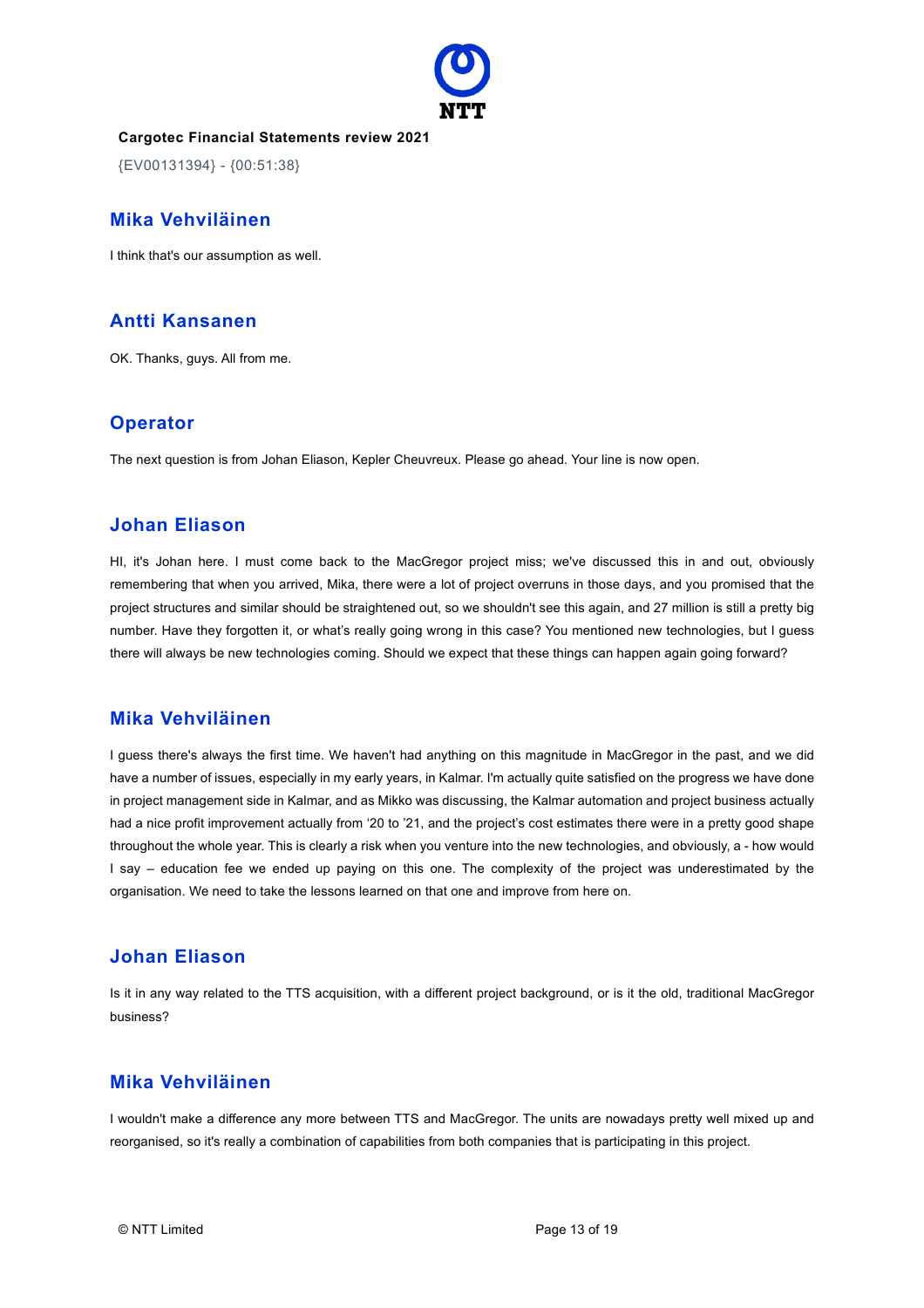

{EV00131394} - {00:51:38}

#### **Johan Eliason**

Good. And then, on MacGregor, obviously, with all these big container ship orders some time ago, would you say that you have now seen most of it in the order intake in MacGregor? Or should we expect more to come in 2022?

## **Mika Vehviläinen**

No, I don't think we have seen most of that today. Again, it's good to remember, it takes about six to 12 months from the ship order to the MacGregor order. And actually, one indicator, you can always a little bit look into is that the way that when ship is ordered, the shipyard actually placed the orders for different main components of the ship in the different time. And usually what happens is that one of the first parts that is ordered is actually engines. So, if you look at the ship engines and you probably can look at Wärtsilä, for example on that front, that probably gives you an indication, and they tend to be three to six months, usually, ahead of us, and deck equipment and loading solutions tend to be the last part of the ship that is ordered, so we tend to be at the tail end of that order intake coming from the particular ship.

#### **Johan Eliason**

Good, unfortunately for Wärtsilä, they don't sell engines to the big container ships anymore, but we can look elsewhere. Then, on Hiab, I think we have been on this subject already, but listening to your Southern competitors' profit warning, they seem to allude to that earnings for their business, at least in 2022, should be flat over 2021, basically implying that the first half will be down a lot, and then they will regain it in the second half. You talked about probably more a H2-tilted marginal profit level in Hiab as well, but are you rather talking about flat earnings year over year? You think that's a realistic scenario? Or is Hiab also part of your overall guidance for earnings to grow in 2022?

#### **Mika Vehviläinen**

The guidance we have given is that we would expect as a Group to improve from 2021, but I probably would go as far as to say that I would expect actually that the improvement comes across all of the three businesses. At the same time as well, it's good to remember that when you look at Hiab, we have invested, I think, quite successfully on the pricing management there for the last 18-24 months, and Hiab was fairly aggressive at the forefront of the pricing increases. So, a number of pricing increases. Typical normal price increase in January, then we did another round in March timeframe. And by summer time, our price were double-digit up from the early part of the year. And I don't think that our competitors have necessarily followed us, so there is a catch-up to be done with some of them in terms of the pricing.

# **Mikko Puolakka**

And if we looked at Hiab's full year results, €166 million profits at 13.3% operating profit margin. So, good development there.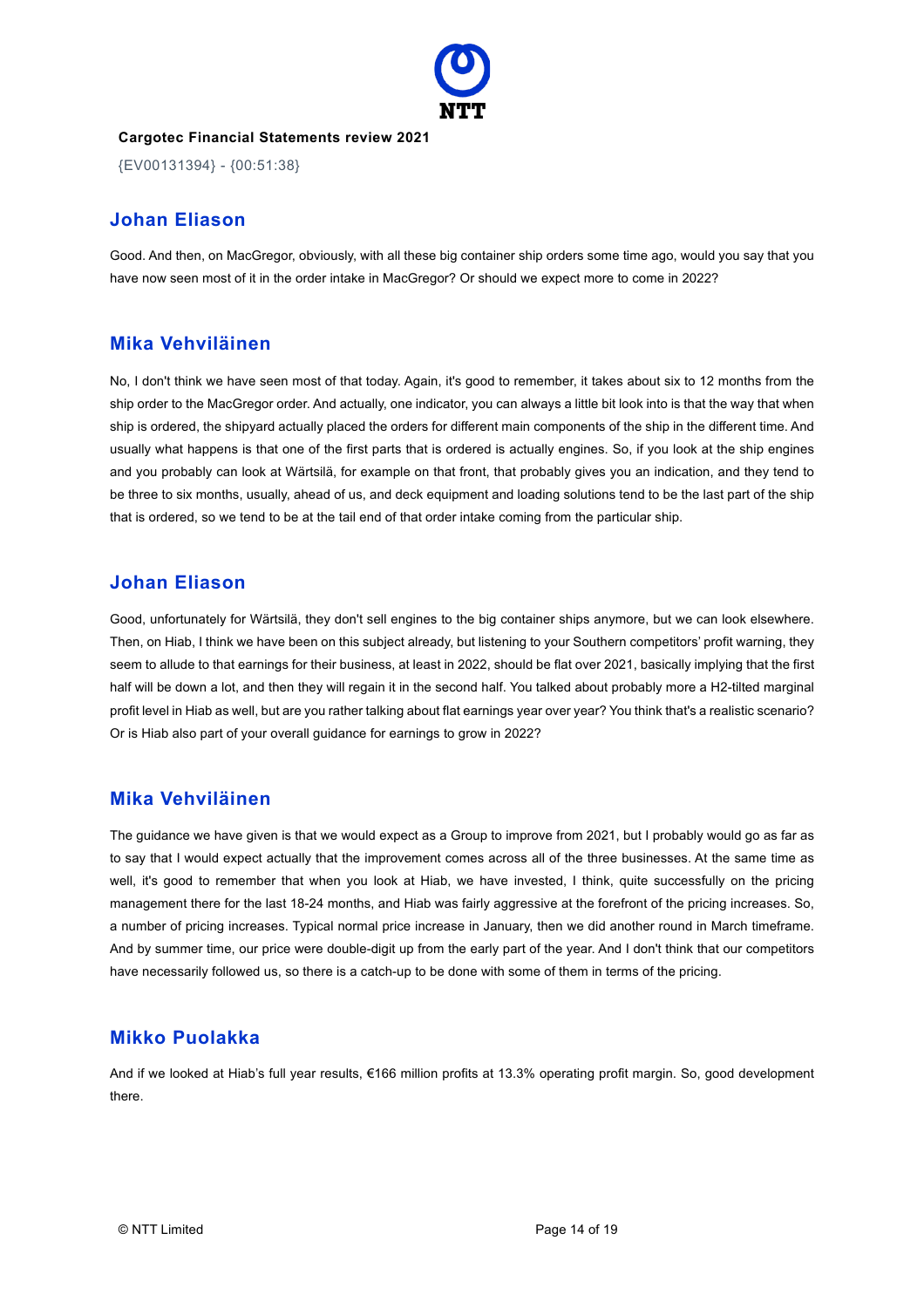

{EV00131394} - {00:51:38}

#### **Johan Eliason**

Now, one of the issues, the profit warning from your competitors also included, was that they blame these delays on deliveries leaving them unmatched between the price and the cost inflation, seemingly indicating that the hedging had run out when they finally delivered those products. That is not an issue for you?

## **Mika Vehviläinen**

Mikko, maybe you can say a few words about the currency impact on Hiab.

## **Mikko Puolakka**

In Hiab's case, we are, of course, fully hedging the net cash flows. And actually, we have not seen a major negative currency impact there. We saw some something smaller, a low single-digit impact in quarter four, but on the full year level, I would say that, in our case at least, currency impact was rather minimal in Hiab.

#### **Johan Eliason**

I don't think they were referring to the currency hedging. It was more on the steel prices and that sort of thing, that their contracts had run out when they eventually manufactured and delivered the goods.

#### **Mika Vehviläinen**

I'll get that one. Obviously, same for us as well. We are not immune for the increase in cost. And also, in our case, of course, the old contracts, they're running out, and the new contracts in many cases are at the higher prices, but at the same time we've been also very diligent and fairly upfront with our own pricing developments. And overall, we have increased our prices. By mid '21, our prices are up by double-digit percentages in Hiab, so that certainly helps us to take that hit coming from the increase in component and material costs as well.

## **Johan Eliason**

Excellent. Many thanks.

#### **Operator**

The next question is from Erkki Vesola, Inderes. Your line is open. Please go ahead.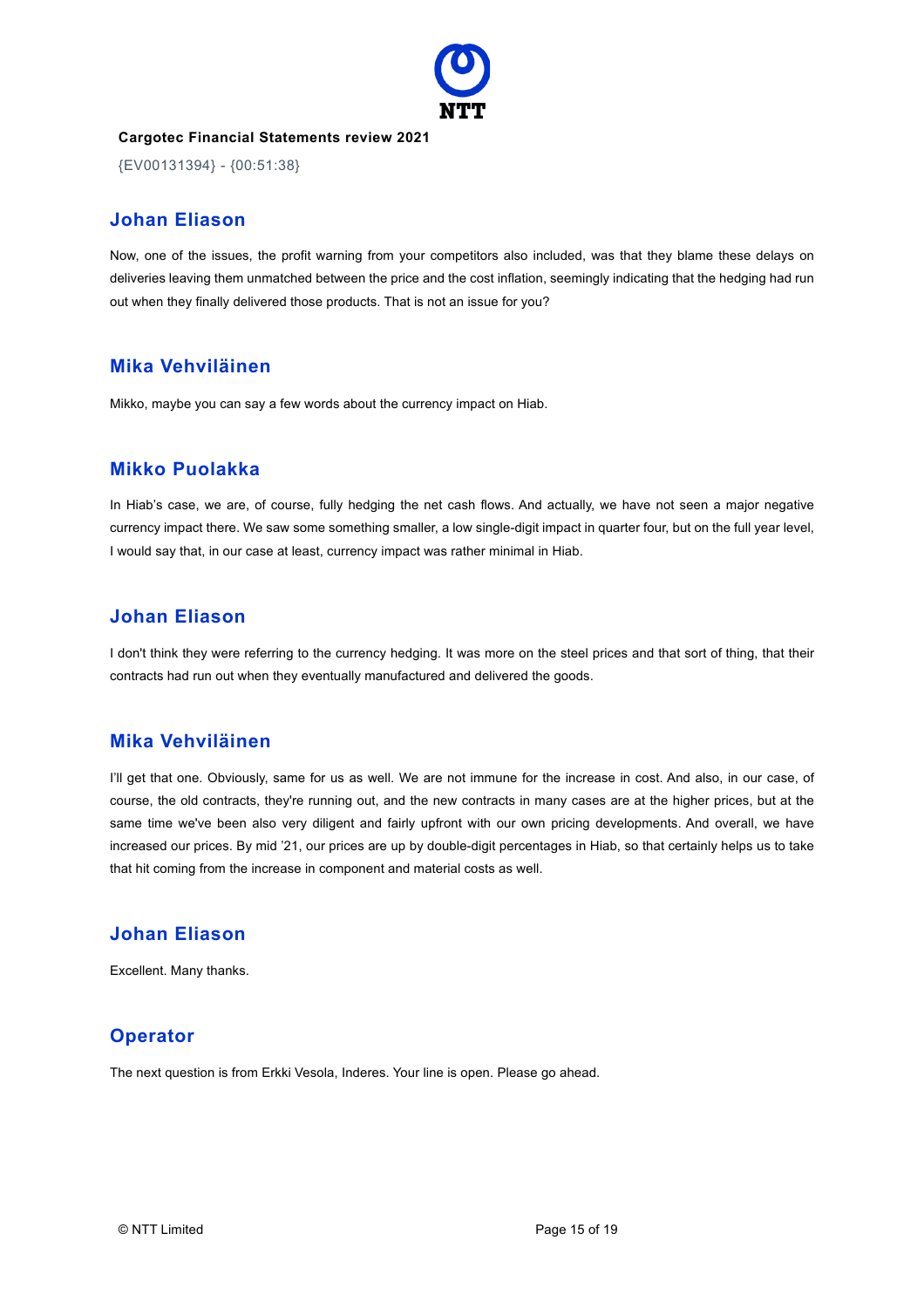

{EV00131394} - {00:51:38}

#### **Erkki Vesola**

Thank you. Hi, Mika, Mikko and Aki. Same question that Antti did, but regarding Kalmar. Is it so that Kalmar price increases you have recently made, they will gradually have an impact from the second half of '22 onward? And do you expect this to fully neutralise the margin impact by component price increases as we reach the end of the year? Is it a rolling impact, and a year from now we should be back to normal margin levels at Kalmar, or am I missing something?

#### **Mika Vehviläinen**

No, I don't think you're missing something. The exact timing, of course, depends on our capability to deliver. And again, there are a number of uncertainties still in our delivery capability within this year, and especially, I think, the early part of the year is still going to be quite a challenging environment, if you look at what's happening in supply chains and also with Omicron beating down sick leaves and others in our own operations and our supply chain as well.

But I think I would say that certainly, but when you go to the start of '23, those variants have been matched on that one. How that pacing goes through this year has a certain level of uncertainties. I think Hiab is proportionally somewhat in better proportion in terms of the pace of the pricing increases, and also with somewhat shorter delivery times compared to Kalmar mobile equipment, better delivery times are getting close to 12 months in average.

#### **Erkki Vesola**

OK, that's perfect. Thank you.

# **Operator**

The next question is from Massimiliano Severi, Credit Suisse. Please go ahead. The line is now open.

#### **Massimiliano Severi**

Hi. Thanks for taking my questions. I have just two. The first one would be on the mix within Kalmar. I appreciate the comments on the eco fleet, but as we go into 2022, how should I think about the split between mobile equipment and the project businesses? Should I expect similar to 2021 or some change between the two?

#### **Mikko Puolakka**

If I comment this. If we look the order intake in Kalmar this year and the order book composition, it's definitely, I would say, more weighted towards the mobile equipment. So, a quite high share of the mobile equipment business in the total Kalmar order book as the Kalmar automation and project orders have been growing, but the growth rate has been much lower than in the mobile equipment.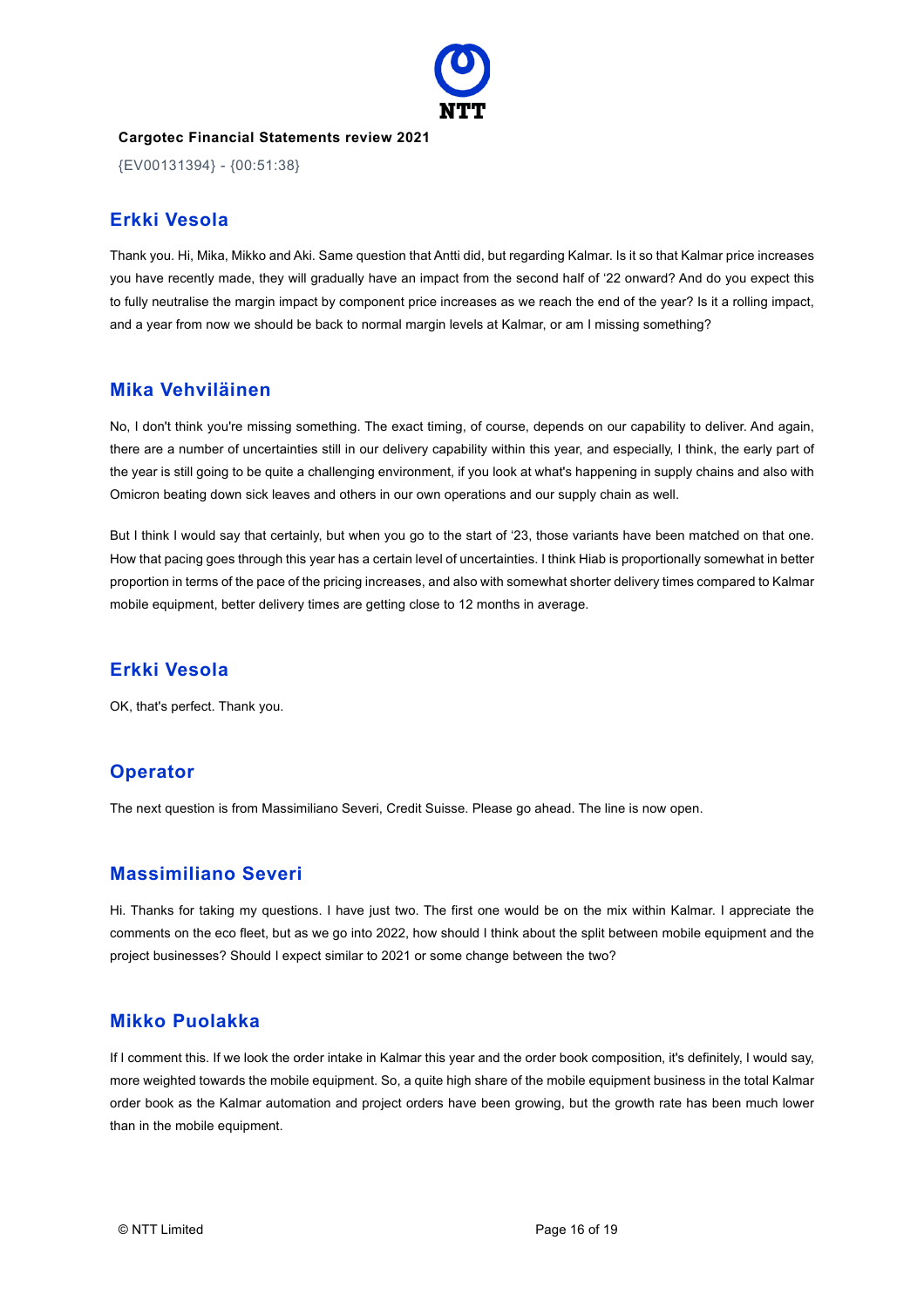

{EV00131394} - {00:51:38}

#### **Massimiliano Severi**

So, because if I'm not wrong, also in 2021, sales were tilted towards mobile equipment more than usual. So, for 2022 it's even more than 2021?

# **Mikko Puolakka**

Yes.

## **Massimiliano Severi**

OK, thank you. And my second question would be on the price increases that you did before the summer when you got to double digits. First question would be: in January and March, did you do low single-digit increases, or were they higher than this?

#### **Mika Vehviläinen**

In the early part of last year, we did low single digit. It was more our typical pricing increasing policies. Those decisions there of course done at end of '20 already, and in '21, we did what we would recover, a normal pricing increases round. It became obvious for us very clearly fairly early already on that year that that's not going to be enough. We did another round roughly in March timeframe, and then clearly seeing the inflation still coming strongly, a third pricing round roughly in June/July timeframe, this time considerably higher hikes almost across all the product portfolio.

# **Massimiliano Severi**

OK, perfect. So, the first price increase, you are already seeing the benefits in Q4, I guess, in Q4 sales.

#### **Mika Vehviläinen**

Some of that one was visible towards the end of Q4, but it would be visible in the Q1. But then again, our cost situation is different than it was in Q1 previous year as well. Clearly that component prices are also going up soon.

#### **Massimiliano Severi**

Clearly. No, perfect. That's all. Thank you very much.

# **Operator**

The next question is from Magnus Kruber, UBS. Please go ahead. Your line is now open.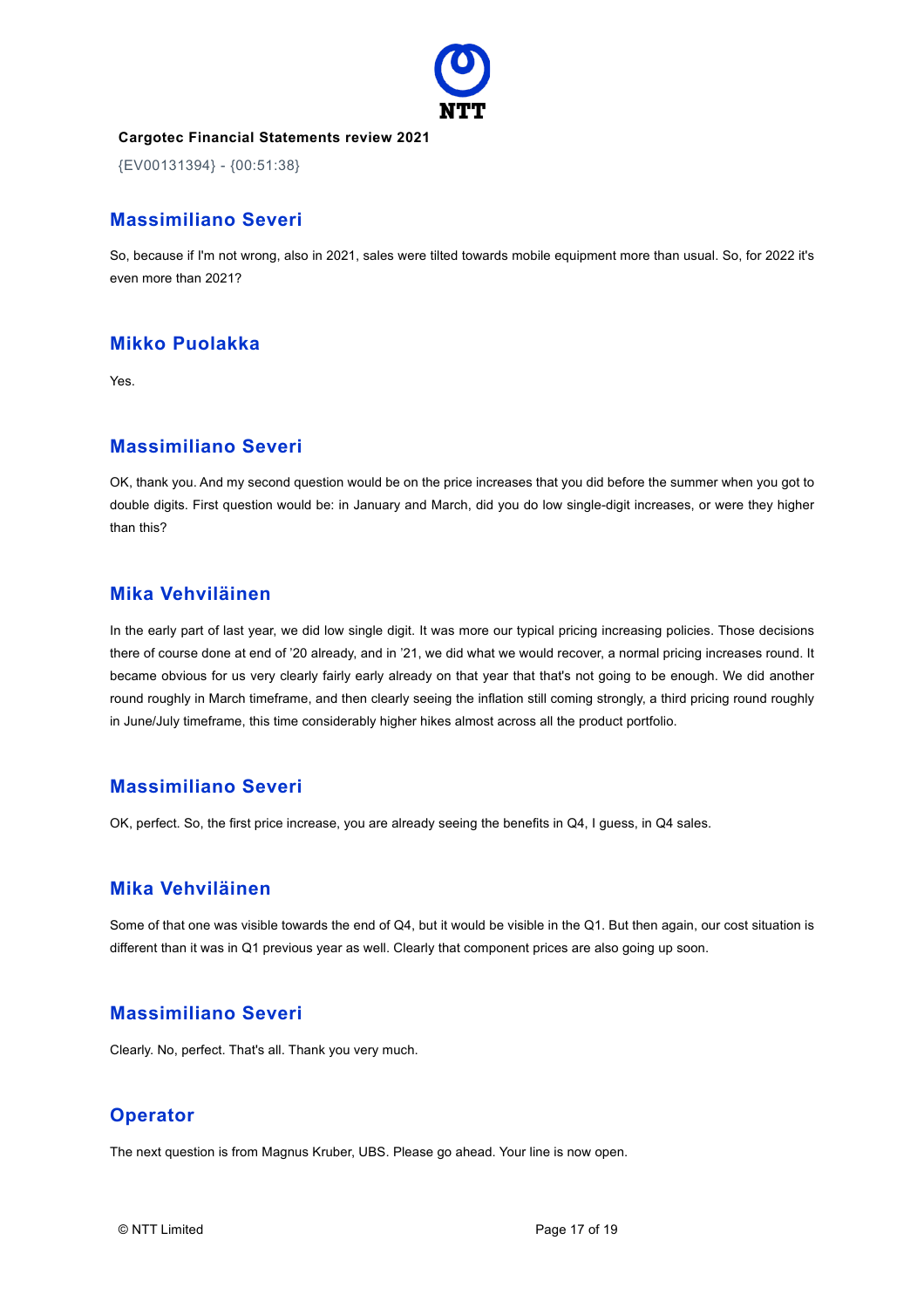

{EV00131394} - {00:51:38}

## **Magnus Kruber**

Hi. Thanks for taking my follow-up. I just wanted to ask you if you could quantify how large the total - it was a year today accumulated overhang from undelivered orders is in Hiab and Kalmar at the moment? Is it fair to say it's the same as we saw accumulating in the fourth quarter: 30 million for Kalmar, and 50 for Hiab? Is that what remains to be delivered, shall we say?

#### **Mikko Puolakka**

Yes, that's correct. Those delays we reported in quarter two and quarter three, those we have been able to deliver during 2021. And this 80 million – 50 for Hiab, and 30 million for Kalmar - those where the overhangs or deliveries which will flow from quarter four to first half of 2022.

## **Magnus Kruber**

Perfect. Thank you so much. I think maybe it's the final one on here, but you have had very solid order growth here in 2021, obviously for various reasons, but how do you see the outlook for demand into this year, given the end market remains healthy, but dynamics are a bit different in '21, obviously not a normal year?

# **Mika Vehviläinen**

It hasn't been a normal year for a while, and who knows what '22 will bring with us as well. The early part of the year has been continuing with the same strong pace, so we see the demand so far continue at the same pace. Obviously, there are a number of uncertainties regarding '22, so it's really difficult to estimate where we will end up, but looking at the customer activity, looking at the key indicators, construction activity, e-commerce, general material deliveries, the underlying market environment remains strong.

# **Magnus Kruber**

Got it. Thank you so much. And maybe just one final one. What do you expect in terms of labour inflation for this year? What have you budgeted for?

#### **Mika Vehviläinen**

I think it varies considerably from market to market and from position to position. We have seen fairly strong labour inflation, especially in blue-collar-type of manufacturing and services technicians, and I would say +/-5%, really depending on the market. Some markets clearly above 5% as well.